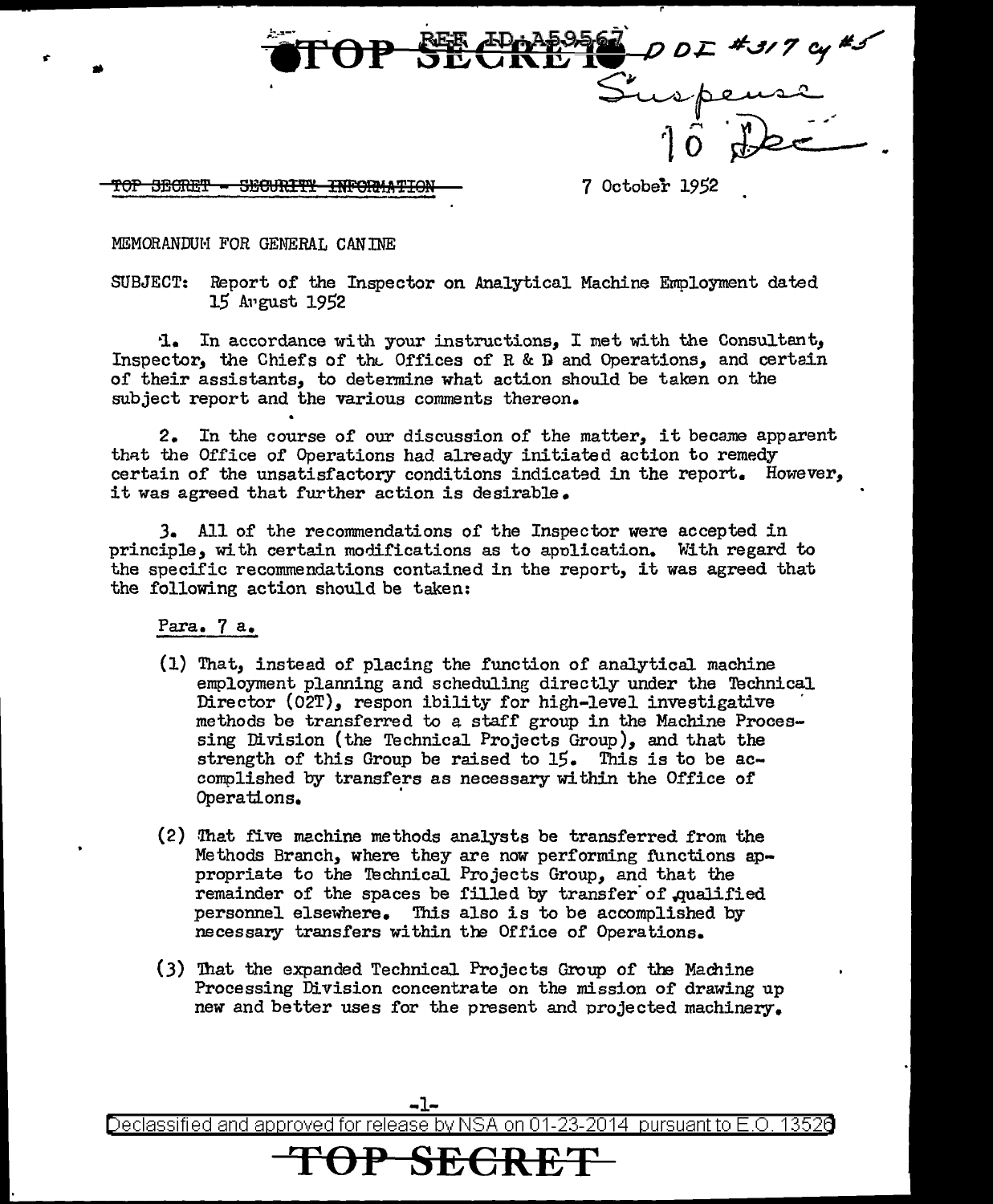# TOPERPLANSE

TOP SECRET - SECURITY INFORMATION

7 October 1952

SUBJECT: Report of the Inspector on Analytical Machine Employment dated 15 A.ugust 1952 ----~-------------------------------~

### Para. 7 b.

r

Ŵ

- (1) Action on this recomnendation will be initiated by the Office of Operations with pilot installations.
- (2) Personnel permanently assigned to operate equipment now decentralized should be transferred to appropriate segments of the Machine Processing Division.
- (3) Further investigation should be made of the extent to which the Office of Operations should provide machine assistance of any nature to the Office of Communication Security.
- $(h)$  Machine Processing Division is to be made responsible for:
	- a. Assistance in investigating where additional decentralized installations are necessary and practicable.
	- b. Assistance in establishing an adequate reporting system for showing utilization of the decentralized installations.
	- c. Providing necessary support services including full-time machine operators and part-time programming consultations where required.

### Para. 7 c.

A study is already underway in the Office of Operations with a view toward determining requirements for specific equipments for decentralized operation.

### Para. 7 d.

(1) That the Methods Branch retain its present functions except as affected by increased activities in the Technical Projects Group and by para. (3) below, with the result that the size of the Methods Branch will eventually be considerably reduced.

### **TOP SECRET**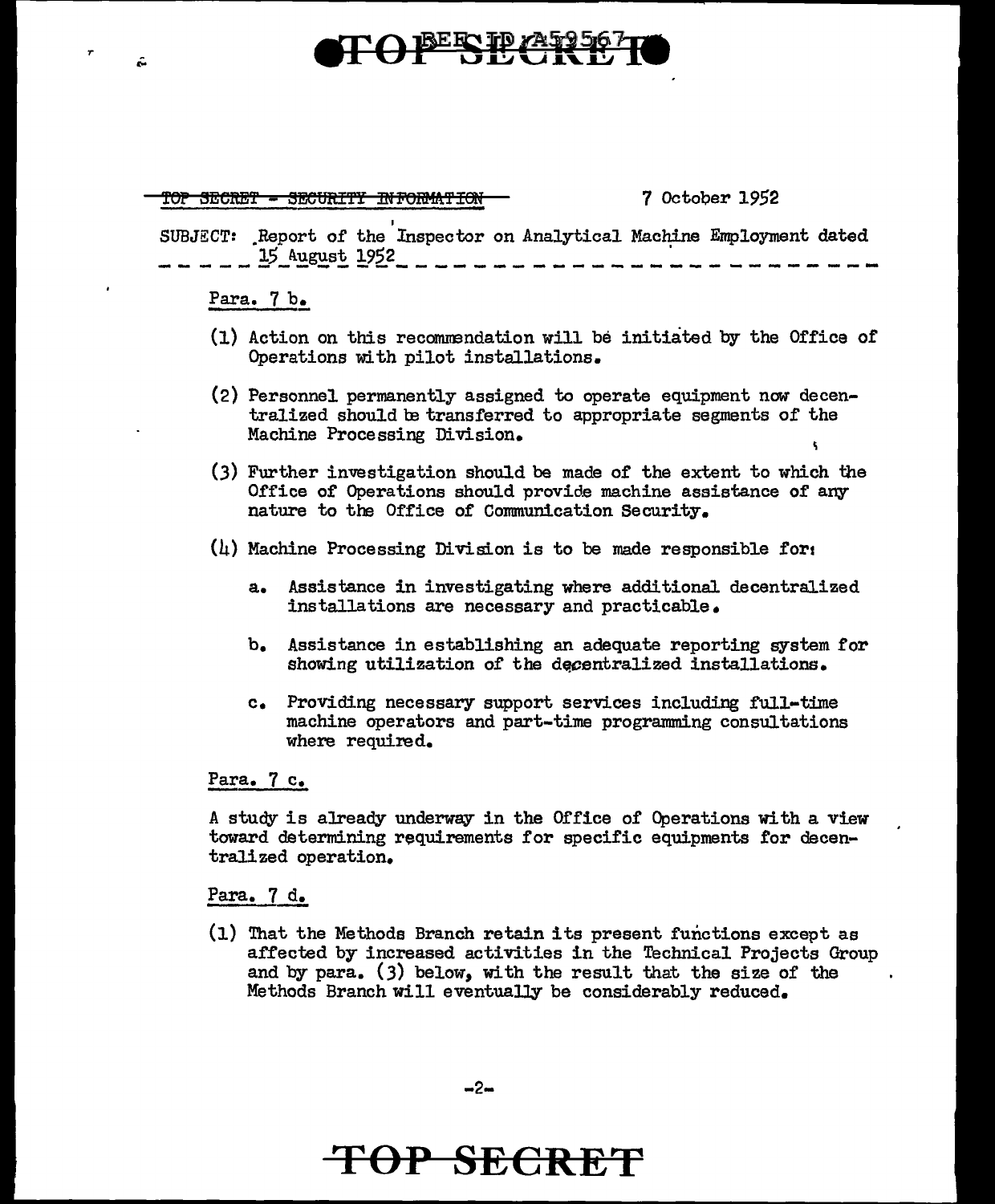# **BEECTD (A)**

### TOP SECRET - SECURITY INFORMATION

7 October 19\$2

SUBJECT: Report of the Inspector on Analytical Machine Employment dated 15 August 1952 ~------------~---------~-------------

Para. 7 d. - Contid.

- (2) '!hat as rapidly as feasible the function of detailed program completion be decentralized to appropriate processing branches subject to review by the Methods Branch for adequacy.
- (3) '!hat the Processing Branch (IBM) and the Processing Branch (RAM) be abolished and that they be replaced by the following functional branches:
	- a. 222-Data Recording Branch Responsible for punch-editing and for punching cards, tapes, or other media to be processed within the Division.
	- b. 22.3-Machine Production Branch Responsible for processing recurring jobs and simple small, or large one-time jobs that do not require a high degree of program alteration.
	- c. 225-Special Projects Branch Responsible for processing all jobs where the procedures are subject to variation or where complex processing requires especially instructed personnel.
- (4) That the position of Special Assistant (22D) for decentralized machine rooms be established as the medium through which the Machine Processing Division's responsibilities in the matter of decentralized machine rooms can be exercised.

Para. 7 e.

As recommended in the subject report.

Para. 7 r.

- (1) That the Machine Division strength be augmented as soon  $\alpha$ . possible by filling current allowances of military personnel as follows:
	- a. Navy Returning to duty in AFSA all Naval personnel qualified in analytical machine operation and maintenance, and taking such steps as may be possible to delay the imminent departure of those now alerted for detachment from AFSA. DNC (Op-202) has agreed to explore this matter and the Machine Processing Division has been instructed to furnish the names of the individuals involved.

## **TOP SECRET**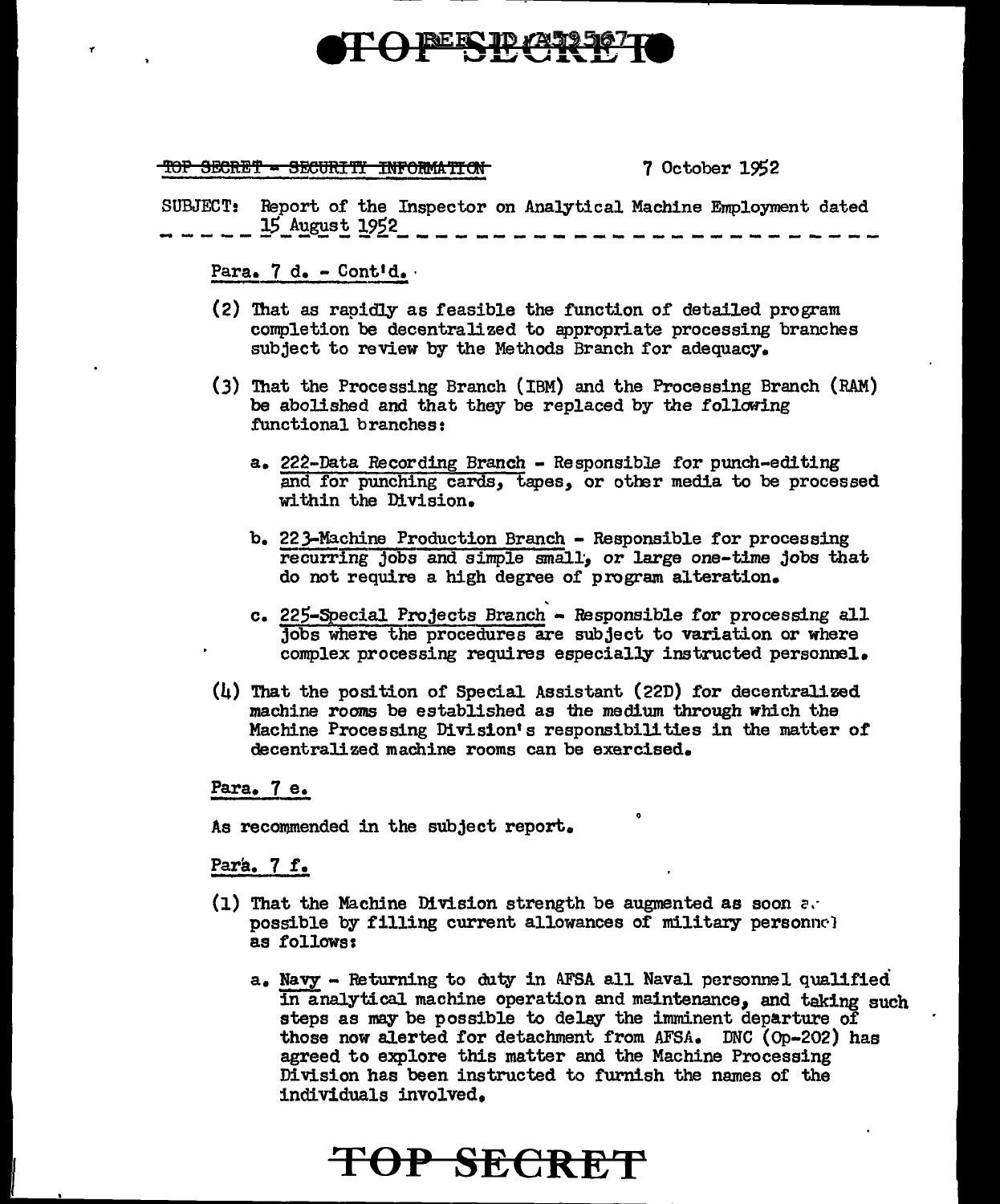## **TEEE RDCAP**

TOP SECRET -HOIRITY INFORMATION

### 7 October 1952

SUBJECT: Report \_or the Inspector on Analytical Machine Employment dated \_\_\_\_\_ !5\_!u~!t\_l2,5! \_\_\_\_\_\_\_\_\_\_\_\_\_\_\_\_\_\_\_\_\_\_\_ \_

### Para.  $7$  f. - Cont'd.

- b. All Services Undertake to maintain necessary permanent and qualified machine personnel with adequate career opportunity.
- (2) That the administrative decisions aµd dispensations involved in this support be pursued as high as necessary in the Department of Defense, staffed within AFSA by the Personnel Division and the Office of Operations in collaboration.
- $(3)$  In connection with the foregoing, the Office of Operations has been instructed to study the feasibility of having additional equipment maintained under contract.
- (4) 'Ihe Machine Processing DI.vision strength should also be augmented by civilian personnel. This is particularly necessary in View of the long delay likely, first, in gaining Service agreement to the Inspector's recommendations and second, in filling the spaces once they are authorized.

### Para. 7 g.

As recommended in subject report.

### Para. 7 h.

The Office of Operations is to keep this problem under study and bring to the attention of the planners such requirements as may be developed.

4. The Chief of the Office of Operations has been instructed to prepare a draft of the necessary organisational change to implement the foregoing recommendations.

S. It is my view that further consideration should be given to the creation ·or a fourth operating group in the Office of Operations, namely a Machine Processing Group, corresponding to the Collection,, Processing, and Exploitation Groups now established there. Under this group could be